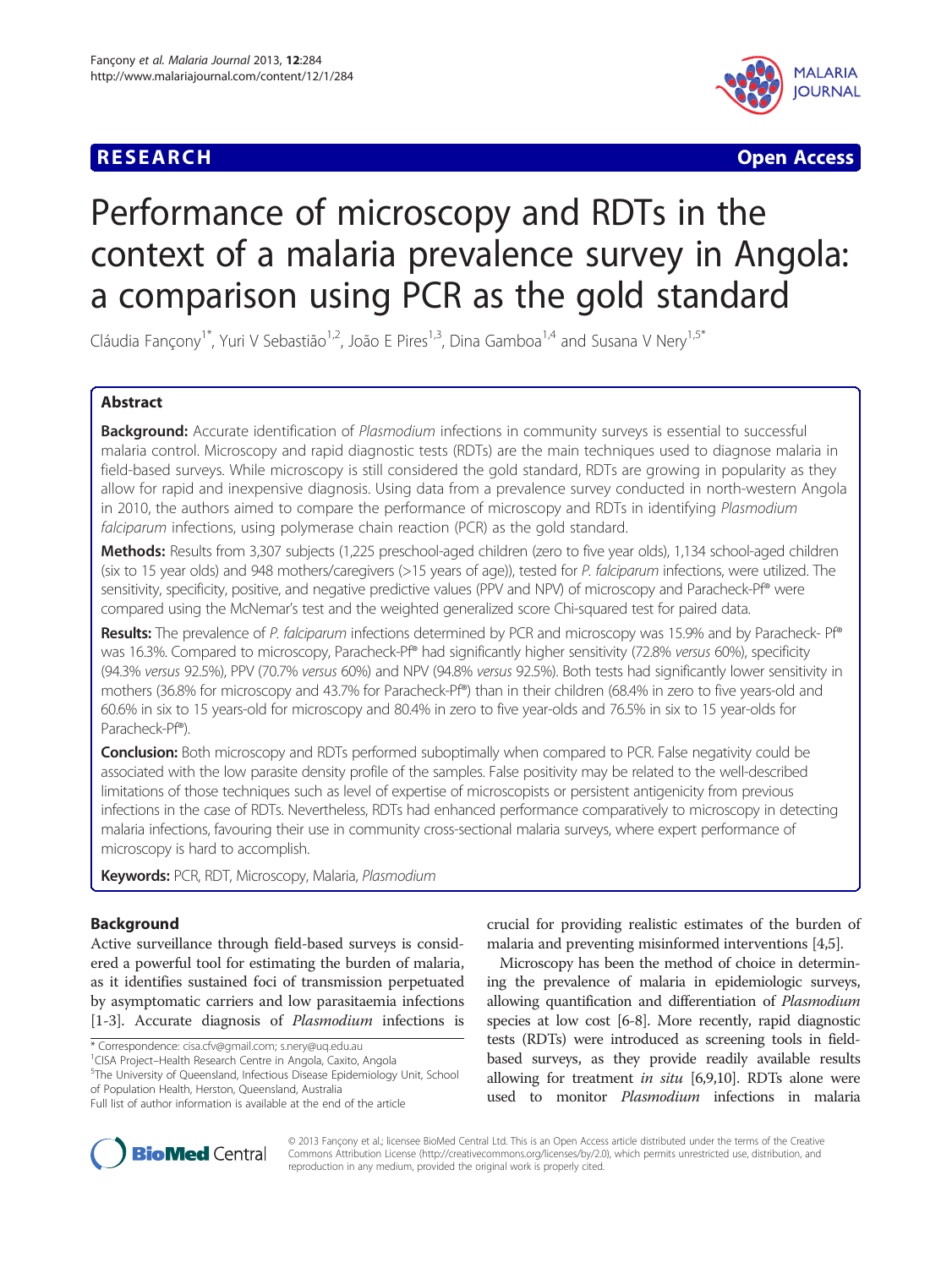surveillance programmes in Tanzania, Gambia, Bangladesh and in the 2006–2007 malaria indicator survey in Angola [[11](#page-4-0)-[14\]](#page-5-0).

The choice between microscopy and RDTs is not always clear-cut as the performance of both diagnostic techniques in operational conditions varies depending on transmission intensity, prevalence of infections, and parasite density [\[5](#page-4-0)[,15](#page-5-0)-[17\]](#page-5-0). Microscopy is reported to detect about 75% of malaria infections in high transmission areas, whereas in low transmission areas this method has been reported to miss up to 88% of infections [\[17](#page-5-0)]. Furthermore, the level of expertise of technicians, quality of the equipment, and workload may lead to inaccurate estimates of parasite density and species differentiation [[4,7\]](#page-4-0). On the other hand, the performance of HRP2 immunochromatography-based RDTs is affected by the detection of persistent antigenicity from previous infections, which leads to false positives and overestimate prevalence [\[10,](#page-4-0)[18-20](#page-5-0)]. Moreover, deletions or mutations within the *pfhrp-2* gene and the prozone effect may lead to false negatives [[21](#page-5-0)-[25](#page-5-0)]. Additionally, sensitivity of RDTs can vary due to their vulnerability to extreme temperature and high humidity occurring in field-based surveys [[26](#page-5-0)]. Considering these limitations, the use of RDTs in malaria surveys is only advisable when used in comparison with microscopy, as recommended by WHO and performed in the majority of studies [\[9,10,](#page-4-0)[18,27](#page-5-0)-[29](#page-5-0)]. However, reliance on microscopy to measure the performance of RDTs should be approached with caution as this technique itself can be compromised by the limitations described above [[1,](#page-4-0)[30](#page-5-0)-[32](#page-5-0)]. Alternatively, PCR is highly sensitive, detecting low parasitaemia cases missed by other techniques and easily reproducible [\[33-37](#page-5-0)]. Nevertheless, it is also highly expensive, time and labour consuming and therefore used in only a few studies for confirmation of prevalence data and to measure the accuracy of microscopy and RDTs  $|31,38-40|$  $|31,38-40|$  $|31,38-40|$  $|31,38-40|$  $|31,38-40|$ .

Using data from a prevalence survey conducted in north-west Angola, this study compared the performance (assessed by sensitivity, specificity, positive, and negative predictive values (PPV and NPV)), of microscopy and Paracheck-Pf® in the detection of Plasmodium falciparum infections, using PCR as the gold standard.

# Methods

# Study area

The study was conducted in Bengo province, northwestern Angola, in the Health and Demographic Surveillance System (HDSS) study area covered by the CISA project (Health Research Centre in Angola, translated) [\[41](#page-5-0)]. This is considered a meso-endemic malaria area with stable transmission intensity [\[42\]](#page-5-0). The main peak of malaria occurs in the rainy season, between November and May [\[11\]](#page-4-0). A recent study from the same geographical area

reported that 97% of malaria infections are due to P. falciparum but all other human species are present either alone or in mixed infections. Almost 90% of malaria infections are due to P. falciparum alone, 6.5% to P. falciparum and P. malariae together, 3.7% due to P. ovale curtisi or P. ovale wallikeri alone or in combination with other species and 1.1% due to P. vivax alone [\[43](#page-5-0)].

# Sample collection

Finger-prick blood samples for microscopy, Paracheck-Pf® and PCR were collected from children and their mothers/caregivers, during a baseline field-based prevalence survey implemented between May and August 2010, as described by Sousa-Figueiredo et al. [\[6\]](#page-4-0). Of the 3,339 participants initially enrolled in the survey, 3,307 (1,225 preschool-aged children (zero to five year olds), 1,134 school-aged children (six to 15 year olds) and 948 mothers/caregivers (>15 years of age), were tested by the three techniques and included in the present study. No clinical assessment of the participants was done at the time of recruitment.

# Team training

The laboratory diagnosis team was composed of five technicians with pre-university training and previous work experience in public and private health units. A five-day retraining course was provided by the CISA project resident laboratory experts and included theoretical and practical sessions on: finger prick blood collection, thick and thin blood smear preparation, Giemsa staining and slide reading, following standard operational procedures, according to the Basic Laboratory Methods in Medical Parasitology manual from WHO [\[44](#page-5-0)]. Field workers and microscopists were also trained on how to perform and read Paracheck-Pf®. All laboratory technicians were supplied with an operational procedures manual regarding laboratory and field diagnosis.

#### Microscopy

Thick and thin blood smears were made on the same slide, air dried and transported to the CISA laboratory where they were stored. The slides were stained with 10% Giemsa for 15 minutes and screened for P. falciparum parasites by two independent technicians (doubleblind). Discordance in the diagnostic (positivity/negativity) was solved by a third reader and discordance in parasite counts was solved by calculating the mean of the two readings. The agreement between the two laboratory technicians performing the 2 independent readings was 99.9%, Kappa = 0.997, P < 0.001. Assexual parasitaemia was quantified against 200 to 500 leucocytes, assuming a white blood cell count of 8,000/μl as recommended by WHO [[45](#page-5-0)]. A slide was considered negative if no parasite was seen when 500 leucocytes were counted. Quality control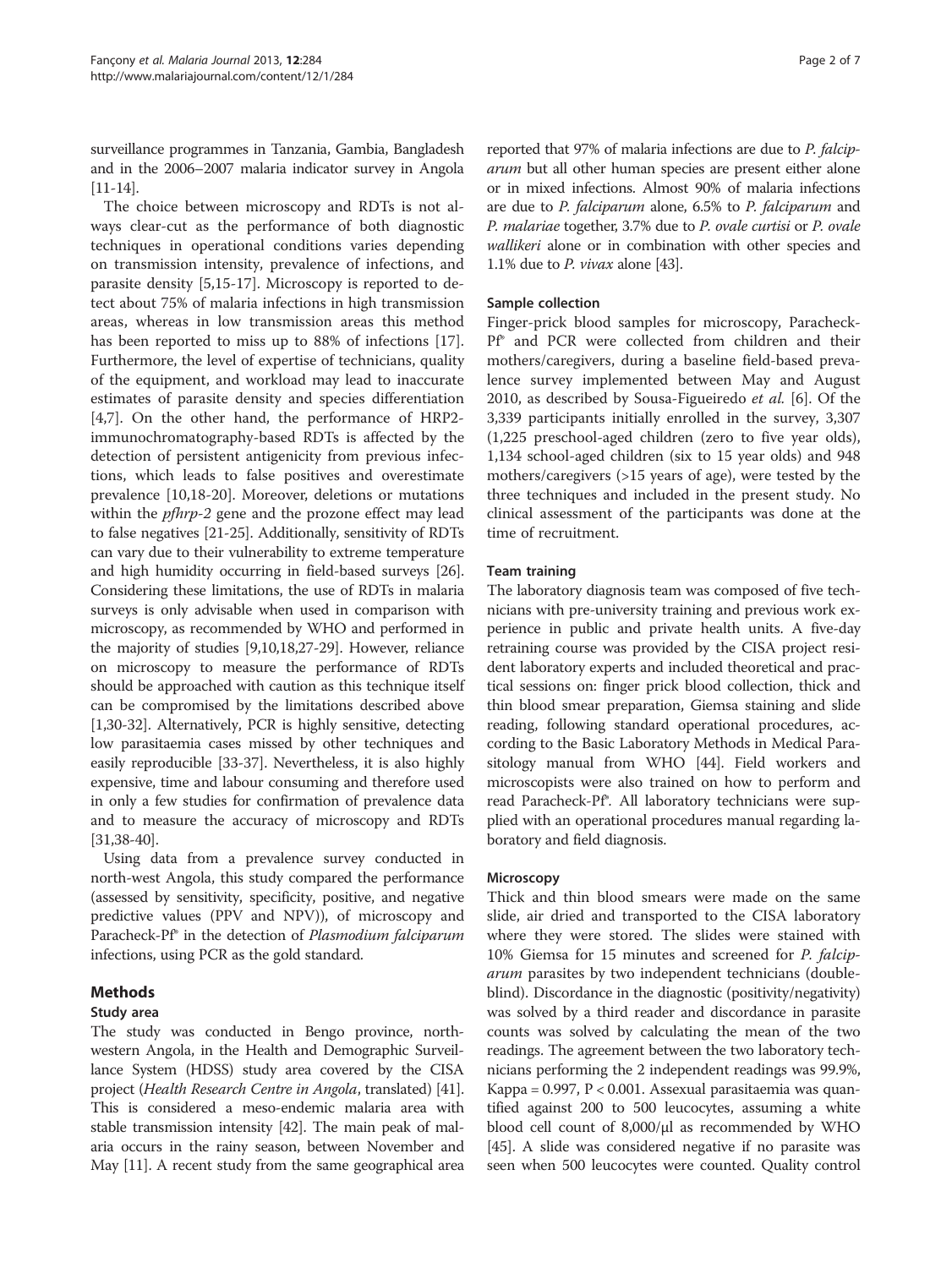readings were performed in randomly selected samples by experienced CISA researchers.

#### Paracheck-Pf®

The Paracheck-Pf® test was performed accordingly to the manufacturer (Orchid Biomedical Systems, India).

#### PCR assay (nested PCR for RNA (SSU-rRNA) amplification)

Blood samples were spotted onto Whatman® 3MMChr filter paper, air dried and stored at 4°C in the CISA laboratory until DNA extraction. Total DNA was extracted using the QIAmp DNA Mini Kit (QIAGEN, UK), following the manufacturer's instructions. Nested PCR was performed using primers complementary to the Plasmodium small subunit ribosomal RNA (SSU-rRNA) gene, as described previously [[35,46\]](#page-5-0) and in detail by Fançony [[43](#page-5-0)].

#### Statistical analysis

Data were analysed using SAS® software version 9.3. Sensitivity, specificity, positive, and negative predictive values (PPV and NPV) of microscopy and Paracheck-Pf®, with PCR as the gold standard, were determined using  $2\times2$ contingency tables and compared using the McNemar's test (sensitivity and specificity) or the weighted generalized score Chi-squared test (PPV and NPV) for paired data [[47](#page-5-0)]. Exact 95% confidence intervals  $(Cl_{95})$  were calculated for each measure listed above. For each of the two diagnostic techniques, the Pearson Chi-squared test was used to assess difference in sensitivity, specificity, and predictive values across the three age groups. Statistical significance was set at  $p < 0.05$ .

# Ethics approval

Ethical approval was obtained from the Angolan Ministry of Health Ethics Committee. Written informed consent was obtained before inclusion in the study and antimalarial treatment with ACTs was provided by a nurse or physician when participants had a positive rapid test result. Participants who mentioned feeling unwell were advised to go to the nearest health centre; those deemed with a serious illness were observed by the physician on site if present or transported by the research team to the reference hospital.

#### Table 1 Matched-sample description of the data

#### Results

Table 1 provides a matched-sample description of how microscopy and Paracheck-Pf® performed in relation to PCR as the gold standard. In 3,307 samples screened, 525 (15.9%) were identified as positive P. falciparum infections by PCR and microscopy and 540 (16.3%) by Paracheck-Pf®.

In direct comparison to microscopy, Paracheck-Pf® had significantly higher sensitivity, specificity and predictive values (Table [2\)](#page-3-0). Microscopy correctly identified 315 out of 525 PCR-positive P. falciparum infections (60.0% sensitivity,  $CI<sub>95</sub>$ . 55.8-64.2) and 2,572 out of 2,782 PCR-negative samples (92.5% specificity,  $CI_{95}$ : 91.4-93.4), with a PPV of 60.0% and NPV of 92.5%. Paracheck-Pf® correctly identified 382 out of 525 PCR-positive P. falciparum infections (72.8% sensitivity, CI<sub>95:</sub> 68.7-76.5) and 2,624 out of 2,782 PCR-negative samples (94.3% specificity, CI<sub>95</sub>. 93.4-95.2), with a PPV of 70.7% and NPV of 94.8% (Table [2](#page-3-0)).

Table [3](#page-3-0) shows how, for each diagnostic test, the measures of performance varied across the different age groups. The sensitivity of microscopy was lower in mothers  $(36.8\%, \text{Cl}_{95}$ : 26.7-47.8) than in their children  $(68.4\%, \text{Cl}_{95}$ . 61.9-74.5, in zero to five year-olds and 60.6%,  $CI_{95}$ : 53.7-67.2, in six to 15 year-olds)  $(p < 0.0001)$ . No significant change in the specificity of microscopy was observed across the three age groups. Similarly, the sensitivity of Paracheck-Pf® was lower in mothers (43.7%,  $CI_{95}$ : 33.1-54.7) than in their children (80.4%,  $CI_{95}$ : 74.7-85.4, in zero to five year-olds and 76.5%,  $CI_{95}$ : 70.3-82.1, in six to 15 year-olds) (p < 0.0001) (Table [3\)](#page-3-0).

# **Discussion**

In this study, the prevalence values determined by microscopy, RDTs and PCR were similar. However, compared to PCR as the gold standard, microscopy and Paracheck-Pf® detected only 60.0 and 72.8% of the true P. falciparum infections, respectively. In line with previous studies, parasite density might have determined the low proportion of positive infections detected by microscopy and RDT [[17](#page-5-0)]. As discussed by Sousa-Figueiredo and colleagues, parasite density ranged from moderate to low, decreasing with older age [\[6\]](#page-4-0). Accordingly, the present study found that sensitivity of microscopy and RDTs decreased with older

| Microscopy |                 | <b>PCR</b> positive |              | <b>PCR negative</b> |                 |              |  |
|------------|-----------------|---------------------|--------------|---------------------|-----------------|--------------|--|
|            | Paracheck-Pf®   | Paracheck-Pf®       | <b>Total</b> | Paracheck-Pf®       | Paracheck-Pf®   | <b>Total</b> |  |
|            | <b>Positive</b> | <b>Negative</b>     |              | <b>Positive</b>     | <b>Negative</b> |              |  |
| Positive   | 297             | 18                  | 315          | 96                  | 14              | 210          |  |
| Negative   | 85              | 125                 | 210          | 62                  | 2,510           | 2,572        |  |
| Total      | 382             | 143                 | 525          | 158                 | 2.624           | 2,782        |  |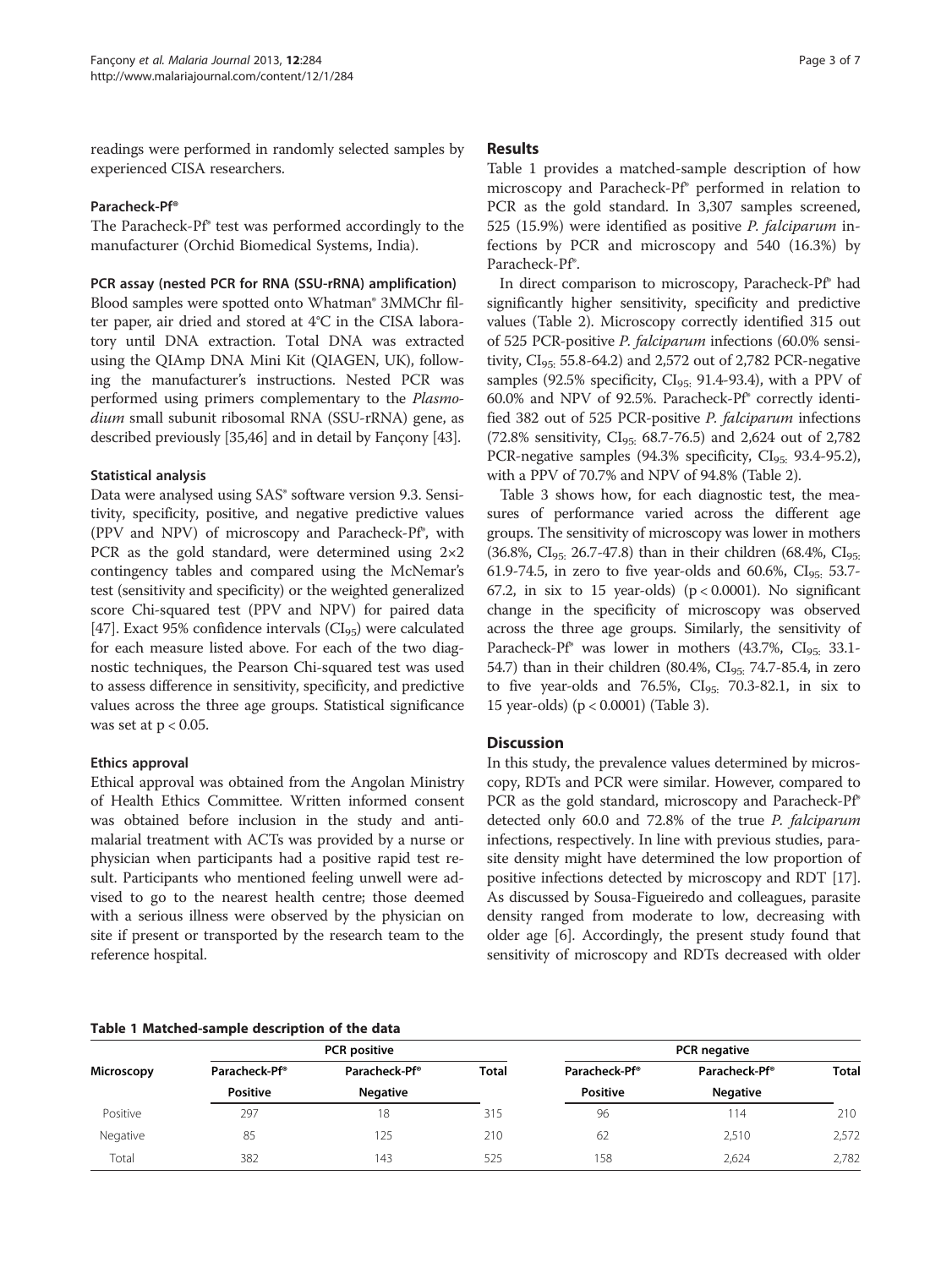|                |               | <b>PCR</b>      | <b>PCR</b>      | Sensitivity %   | Specificity %   | PPV %           | NPV %           |
|----------------|---------------|-----------------|-----------------|-----------------|-----------------|-----------------|-----------------|
|                |               | <b>Positive</b> | <b>Negative</b> | $(Cl_{95})$     | $(Cl_{95})$     | $(Cl_{95})$     | $(Cl_{95})$     |
|                |               | $(n = 525)$     | $(n = 2,782)$   |                 |                 |                 |                 |
| Microscopy     | Positive      | 315             | 210             | 60.0            | 92.5            | 60.0            | 92.5            |
|                | $(n = 525)$   |                 |                 | $(55.8 - 64.2)$ | $(91.4 - 93.4)$ | $(55.7 - 64.2)$ | $(91.4 - 93.4)$ |
|                | Negative      | 210             | 2,572           |                 |                 |                 |                 |
|                | $(n = 2,782)$ |                 |                 |                 |                 |                 |                 |
| Paracheck- Pf® | Positive      | 382             | 158             | 72.8            | 94.3            | 70.7            | 94.8            |
|                | $(n = 540)$   |                 |                 | $(68.7 - 76.5)$ | $(93.4 - 95.2)$ | $(66.7 - 74.6)$ | $(93.9 - 95.6)$ |
|                | Negative      | 143             | 2,624           |                 |                 |                 |                 |
|                | $(n = 2,767)$ |                 |                 |                 |                 |                 |                 |
|                |               |                 | P-value*        | < 0.0001        | < 0.0001        | < 0.0001        | < 0.0001        |

#### <span id="page-3-0"></span>Table 2 Sensitivity, specificity, predictive values of microscopy and Paracheck- Pf® with PCR as gold standard

PPV: positive predictive value; NPV: negative predictive value.

Cl<sub>95</sub>: 95% confidence interval.

\*Obtained from McNemar test (sensitivity, specificity) / Weighted generalized score Chi-square test (PPV, NPV).

age. This is also consistent with the fact that, in malariaendemic countries, acquired immunity in adult individuals is associated with the presence of submicroscopic infections that are more likely to be undetected by field microscopy or RDTs [[5](#page-4-0)[,17,48-50\]](#page-5-0). On the other hand, false negatives found by Paracheck-Pf® may be explained by deletions or mutations within the pfhrp-2 gene or by the prozone effect reported by others [\[21-25,51,52](#page-5-0)]. Nevertheless, RDTs were significantly more sensitive than microscopy, probably corroborating the ability of RDTs to detect parasites below the threshold of microscopy as previously described [\[15,53\]](#page-5-0). Additionally, the 8% false positives

detected by microscopy may be explained by erroneous readings performed by the laboratory technicians, mistakenly counting dirt, cell debris and stain artefacts as malaria parasites, whereas the false positives (6%) incorrectly identified by Paracheck-Pf® may be associated with persistent antigenicity from previous infections and with cross reactivity with autoantibodies, non-falciparum malaria and other infectious diseases [\[5](#page-4-0)[,18,28](#page-5-0),[30,53](#page-5-0)[-57\]](#page-6-0). This has resulted in similar specificity between RDTs and microscopy albeit that those from RDTs were significantly higher. Given the results of sensitivity and specificity of microscopy in this study, using it as gold standard for

|                | Age      | Sensitivity %   | Specificity %   | PPV %           | NPV %           |
|----------------|----------|-----------------|-----------------|-----------------|-----------------|
|                |          | $(Cl_{95})$     | $(Cl_{95})$     | $(Cl_{95})$     | $(Cl_{95})$     |
| Microscopy     | $0 - 5$  | 68.4            | 92.7            | 67.8            | 92.9            |
|                |          | $(61.9 - 74.5)$ | $(90.9 - 94.2)$ | $(61.3 - 73.9)$ | $(91.1 - 94.4)$ |
|                | $6 - 15$ | 60.6            | 91.6            | 62.6            | 91.0            |
|                |          | $(53.7 - 67.2)$ | $(89.7 - 93.4)$ | $(55.6 - 69.3)$ | $(88.9 - 92.7)$ |
|                | >15      | 36.8            | 93.0            | 34.8            | 93.6            |
|                |          | $(26.7 - 47.8)$ | $(91.1 - 94.6)$ | $(25.2 - 45.4)$ | $(91.7 - 95.1)$ |
| P-value*       |          | < 0.0001        | 0.5032          | < 0.0001        | 0.0897          |
| Paracheck- Pf® | $0 - 5$  | 80.4            | 93.5            | 73.6            | 95.5            |
|                |          | $(74.7 - 85.4)$ | $(91.8 - 95.0)$ | $(67.6 - 79.0)$ | $(94.0 - 96.7)$ |
|                | $6 - 15$ | 76.5            | 93.3            | 72.4            | 94.5            |
|                |          | $(70.3 - 82.1)$ | $(91.5 - 94.8)$ | $(66.1 - 78.2)$ | $(92.8 - 95.9)$ |
|                | >15      | 43.7            | 96.4            | 55.1            | 94.4            |
|                |          | $(33.1 - 54.7)$ | $(94.9 - 97.5)$ | $(42.6 - 67.1)$ | $(92.7 - 95.9)$ |
| P-value*       |          | < 0.0001        | 0.0064          | 0.0088          | 0.4946          |

Table 3 Sensitivity, specificity and predictive values of microscopy and Paracheck-Pf® by age group with PCR as gold standard

Age shown in years; PPV: positive predictive value; NPV: negative predictive value.

CI95: 95% confidence interval.

\*Obtained from Pearson Chi-squared test.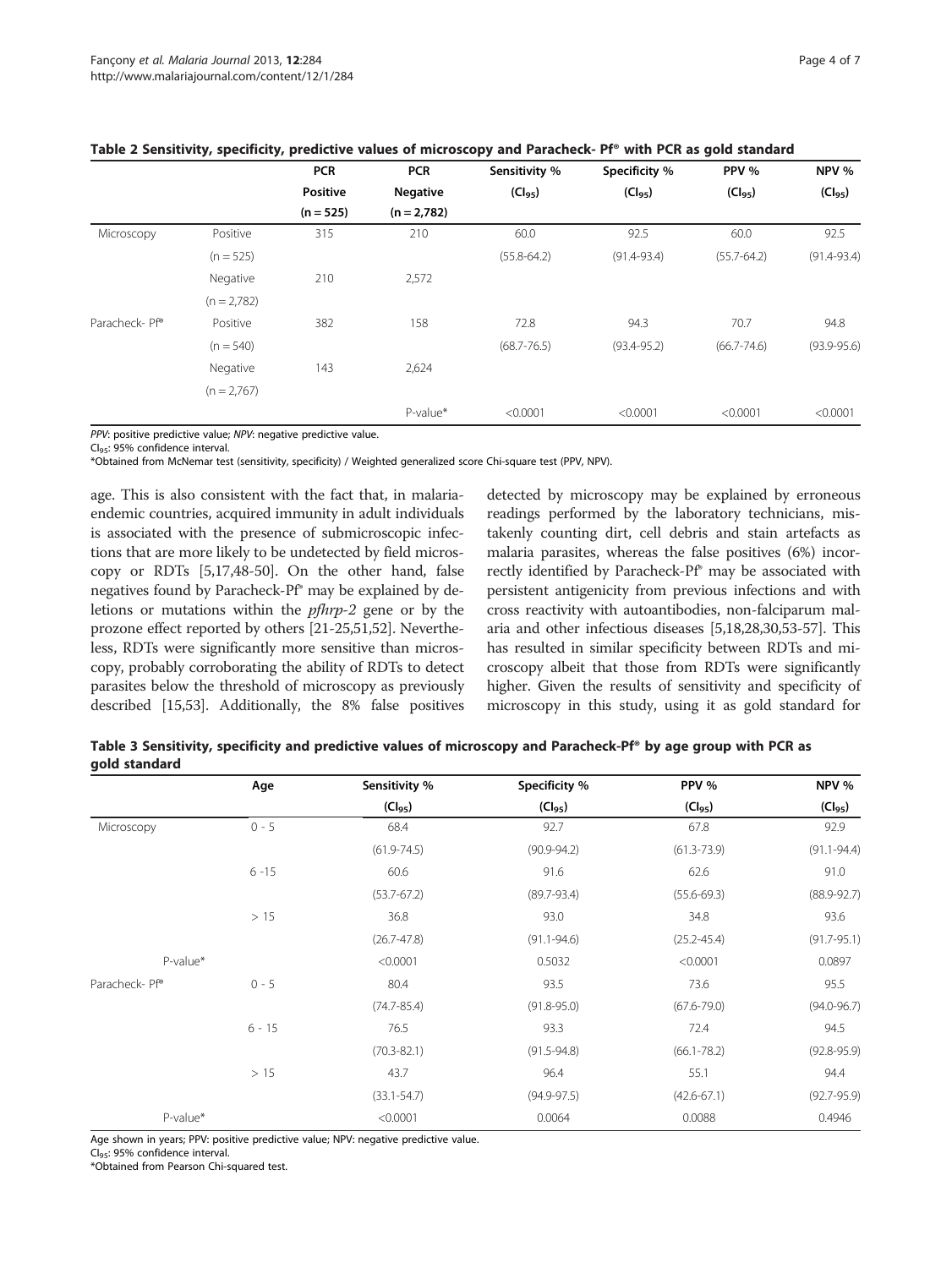<span id="page-4-0"></span>comparison would lead to the misclassification of samples (85 positive and 118 negative) and consequently misleading evaluation of the performance of RDTs. It should be taken into account that even though laboratory technicians who participated in this study were retrained on malaria diagnosis their level of expertise was not formally assessed. Therefore further training and/or a stricter selection of technicians could have increased the performance of microscopy. Despite providing reliable epidemiologic information, the use of PCR is less feasible in studies conducted in developing countries due to the high costs involved [1[,40,](#page-5-0)[58](#page-6-0)]. A pooled PCR, reported to be economically more viable than individual PCR, would provide a feasible alternative for confirming prevalence of infections and evaluating the performance of RDTs or microscopy in determining malaria prevalence [1[,58\]](#page-6-0).

In conclusion, given the observed higher sensitivity, specificity and predictive values of RDTs, the data presented here suggest that, for community-based surveys with similar levels of endemicity and transmission rates and where adequate expert performance of microscopy is hard to accomplish, the use of RDTs to determine the prevalence of P. falciparum infections is a preferable alternative, if parasite density does not need to be determined. In addition to the low cost and practicability of RDTs, the use of malaria HRP-2/pLDH (pan) combo tests would allow minimizing HRP-2 associated limitations such as false negativity, related to gene deletions or prozone effect; and false positivity associated to persistent antigenicity, extending the feasibility of their use in this context [\[59\]](#page-6-0). However both pLDH negative/HRP2 positive and pLDH positive/but HRP2 negative tests would require PCR confirmation in order to: discriminate low parasite density from persistent antigenicity, and confirm the species involved, respectively. When microscopy is the diagnostic technique chosen, thus allowing for determining parasite density, these results suggest that training microscopists and establishing adequate quality control and assurance systems should be set as priorities, in order to guarantee an expert level of microscopy [[45](#page-5-0)]. A systematic review of the publications comparing the performance of different diagnostic techniques in different endemicity and transmission intensity settings is warranted so that informed guidelines regarding the detection and control of Plasmodium infections can be developed.

#### Competing interests

The authors declare that they have no competing interests.

#### Authors' contributions

SVN was responsible for the study design and coordination and contributed to drafts of the manuscript. CFV and DG carried out the PCR analysis and supervised the microscopy work and field diagnosis. CFV drafted the manuscript. YVS performed the statistical analysis and contributed to drafts of the manuscript. JEP contributed to the statistical analysis and drafts of the manuscript. All authors read and approved the final draft of the manuscript.

#### Acknowledgements

The authors wish to acknowledge all the researchers and technicians who supported this study, namely from the CISA Project and from the molecular biology laboratory of the Pediatric Hospital David Bernardino. We wish to thank Luis Bernardino for the molecular biology laboratory facilities, Simon Brooker for critical reading of the manuscript, the local administration and all the members of the community who participated in this study. This work was financed by the promoters of the CISA Project (Portuguese Institute for Development Assistance, Calouste Gulbenkian Foundation, Bengo Provincial Government and the Ministry of Health of Angola).

#### Author details

<sup>1</sup> CISA Project–Health Research Centre in Angola, Caxito, Angola<sup>2</sup><br>Penartment of Enidemiology & Biostatistics, College of Public **L** <sup>2</sup>Department of Epidemiology & Biostatistics, College of Public Health, University of South Florida, Tampa, FL, USA. <sup>3</sup>Department of Internal Medicine, Hospital Professor Fernando Fonseca, Amadora, Portugal. <sup>4</sup>Clinical Pathology Laboratory of Cova da Beira Hospital, Castelo Branco, Portugal. <sup>5</sup>The University of Queensland, Infectious Disease Epidemiology Unit, School of Population Health, Herston, Queensland, Australia.

#### Received: 14 May 2013 Accepted: 2 August 2013 Published: 13 August 2013

#### References

- 1. Hsiang MS, Hwang J, Kunene S, Drakeley C, Kandula D, Novotny J, Parizo J, Jensen T, Tong M, Kemere J, Dlamini S, Moonen B, Angov E, Dutta S, Ockenhouse C, Dorsey G, Greenhouse B: Surveillance for malaria elimination in Swaziland: a national cross-sectional study using pooled PCR and serology. PLoS One 2012, 7:e29550.
- 2. Hay SI, Smith DL, Snow RW: Measuring malaria endemicity from intense to interrupted transmission. Lancet Infect Dis 2008, 8:369-378.
- 3. Yekutiel P: Problems of epidemiology in malaria eradication. Bull World Health Organ 1960, 22:669–683.
- 4. Wongsrichanalai C, Barcus MJ, Muth S, Sutamihardja A, Wernsdorfer WH: A review of malaria diagnostic tools: microscopy and rapid diagnostic test (RDT). Am J Trop Med Hyg 2007, 77:119–127.
- 5. McKenzie FE, Sirichaisinthop J, Miller RS, Gasser RA Jr, Wongsrichanalai C: Dependence of malaria detection and species diagnosis by microscopy on parasite density. Am J Trop Med Hyg 2003, 69:372-376.
- 6. Sousa-Figueiredo JC, Gamboa D, Pedro JM, Fancony C, Langa AJ, Magalhaes RJ, Stothard JR, Nery SV: Epidemiology of malaria, schistosomiasis, geohelminths, anemia and malnutrition in the context of a demographic surveillance system in northern Angola. PLoS One 2012, 7:e33189.
- 7. Kilian AH, Metzger WG, Mutschelknauss EJ, Kabagambe G, Langi P, Korte R, Von Sonnenburg F: Reliability of malaria microscopy in epidemiological studies: results of quality control. Trop Med Int Health 2000, 5:3–8.
- 8. Njama-Meya D, Kamya MR, Dorsey G: Asymptomatic parasitaemia as a risk factor for symptomatic malaria in a cohort of Ugandan children. Trop Med Int Health 2004, 9:862–868.
- 9. Keating J, Miller JM, Bennett A, Moonga HB, Eisele TP: Plasmodium falciparum parasite infection prevalence from a household survey in Zambia using microscopy and a rapid diagnostic test: implications for monitoring and evaluation. Acta Trop 2009, 112:277–282.
- 10. Endeshaw T, Gebre T, Ngondi J, Graves PM, Shargie EB, Ejigsemahu Y, Ayele B, Yohannes G, Teferi T, Messele A, Zerihun M, Genet A, Mosher AW, Emerson PM, Richards FO: Evaluation of light microscopy and rapid diagnostic test for the detection of malaria under operational field conditions: a household survey in Ethiopia. Malar J 2008, 7:118.
- 11. COSEP: Inquérito de Indicadores da Malária em Angola 2006/2007. Luanda Angola: Consultoria de Serviços, Estudos e Pesquisas - COSEP Lda., Consultadoria de Gestão e Administração em Saúde - Consaúde Lda., Macro International Inc; 2007.
- 12. Tanzania Commission for AIDS (TACAIDS) ZACZ, National Bureau of Statistics (NBS), Office of the Chief Government Statistician (OCGS), and Macro International Inc: Tanzania HIV/AIDS and Malaria Indicator Survey 2007–08. Dar es Salaam, Tanzania: TACAIDS, ZAC, NBS, OCGS, and Macro International Inc; 2008.
- 13. Nyan OJC, Manneh K, Jarjou E: Malaria Baseline Survey Final Report. Gambia: Malaria case management (MCM), Insecticide treated nets (ITNs), Intermittent preventive treatment (IPTp); 2009.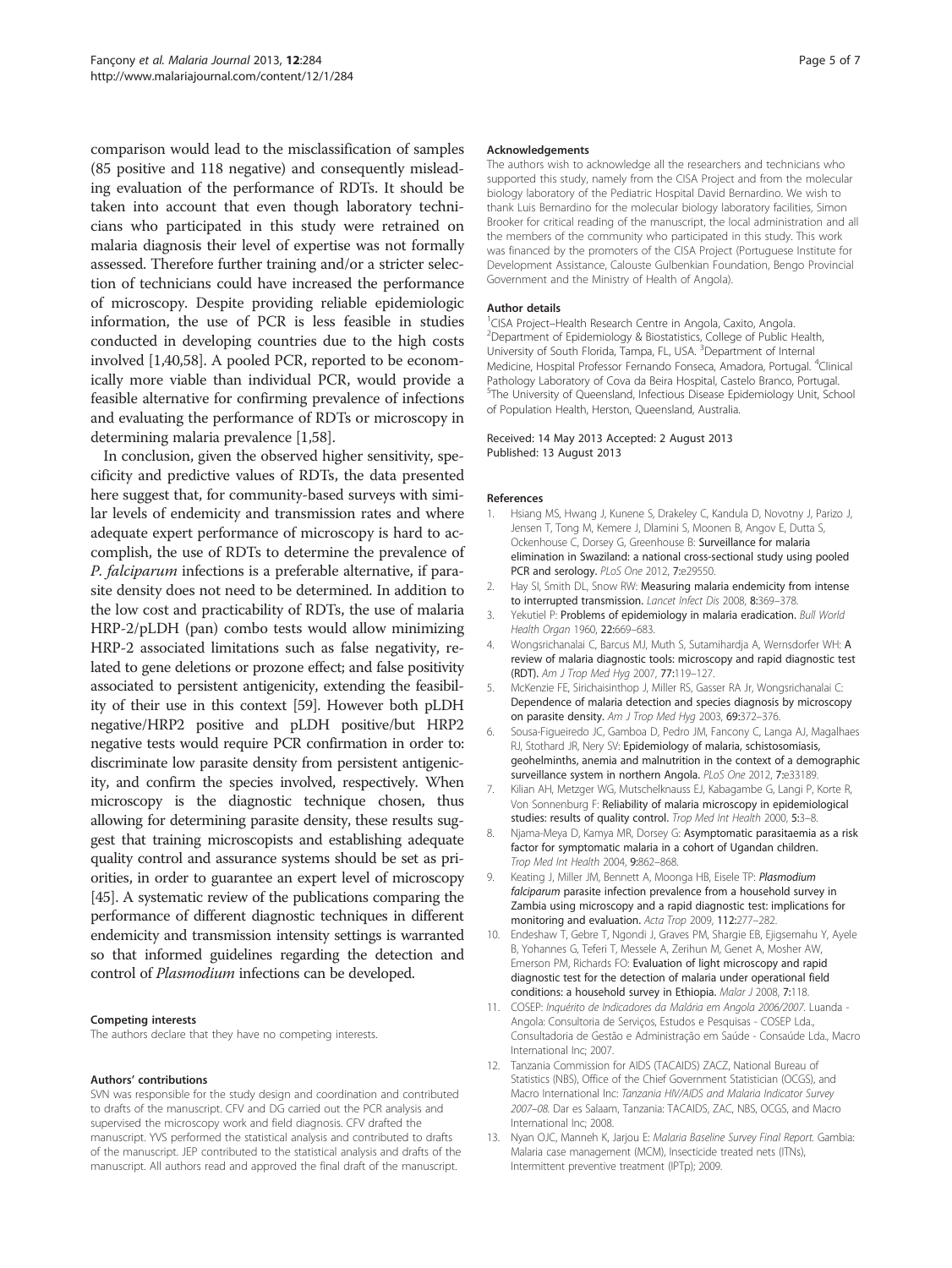- <span id="page-5-0"></span>14. Haque U, Ahmed SM, Hossain S, Huda M, Hossain A, Alam MS, Mondal D, Khan WA, Khalequzzaman M, Haque R: Malaria prevalence in endemic districts of Bangladesh. PLoS One 2009, 4:e6737.
- 15. Hopkins H, Bebell L, Kambale W, Dokomajilar C, Rosenthal PJ, Dorsey G: Rapid diagnostic tests for malaria at sites of varying transmission intensity in Uganda. J Infect Dis 2008, 197:510–518.
- 16. Francis D, Gasasira A, Kigozi R, Kigozi S, Nasr S, Kamya MR, Dorsey G: Health facility-based malaria surveillance: the effects of age, area of residence and diagnostics on test positivity rates. Malar J 2012, 11:229.
- 17. Okell LC, Ghani AC, Lyons E, Drakeley CJ: Submicroscopic infection in Plasmodium falciparum-endemic populations: a systematic review and meta-analysis. J Infect Dis 2009, 200:1509–1517.
- 18. Kyabayinze DJ, Tibenderana JK, Odong GW, Rwakimari JB, Counihan H: Operational accuracy and comparative persistent antigenicity of HRP2 rapid diagnostic tests for Plasmodium falciparum malaria in a hyperendemic region of Uganda. Malar J 2008, 7:221.
- 19. Hopkins H, Kambale W, Kamya MR, Staedke SG, Dorsey G, Rosenthal PJ: Comparison of HRP2- and pLDH-based rapid diagnostic tests for malaria with longitudinal follow-up in Kampala, Uganda. Am J Trop Med Hyg 2007, 76:1092–1097.
- 20. Ishengoma DS, Francis F, Mmbando BP, Lusingu JP, Magistrado P, Alifrangis M, Theander TG, Bygbjerg IC, Lemnge MM: Accuracy of malaria rapid diagnostic tests in community studies and their impact on treatment of malaria in an area with declining malaria burden in north-eastern Tanzania. Malar J 2011, 10:176.
- 21. Koita OA, Doumbo OK, Ouattara A, Tall LK, Konare A, Diakite M, Diallo M, Sagara I, Masinde GL, Doumbo SN, Dolo A, Tounkara A, Traore I, Krogstad DJ: False-negative rapid diagnostic tests for malaria and deletion of the histidine-rich repeat region of the hrp2 gene. Am J Trop Med Hyg 2012, 86:194–198.
- 22. Luchavez J, Baker J, Alcantara S, Belizario V Jr, Cheng Q, McCarthy JS, Bell D: Laboratory demonstration of a prozone-like effect in HRP2-detecting malaria rapid diagnostic tests: implications for clinical management. Malar J 2011, 10:286.
- 23. Gamboa D, Ho MF, Bendezu J, Torres K, Chiodini PL, Barnwell JW, Incardona S, Perkins M, Bell D, McCarthy J, Cheng Q: A large proportion of P. falciparum isolates in the Amazon region of Peru lack pfhrp2 and pfhrp3: implications for malaria rapid diagnostic tests. PLoS One 2010, 5:e8091.
- 24. Maltha J, Gamboa D, Bendezu J, Sanchez L, Cnops L, Gillet P, Jacobs J: Rapid diagnostic tests for malaria diagnosis in the Peruvian Amazon: impact of pfhrp2 gene deletions and cross-reactions. PLoS One 2012, 7:e43094.
- 25. Gillet P, Scheirlinck A, Stokx J, De Weggheleire A, Chauque HS, Canhanga OD, Tadeu BT, Mosse CD, Tiago A, Mabunda S, Bruggeman C, Bottieau E, Jacobs J: Prozone in malaria rapid diagnostics tests: how many cases are missed? Malar J 2011, 10:166.
- 26. WHO: Malaria Rapid Diagnosis: Making it Work. Meeting Report Regional Office for the Western Pacific. Geneva, Switzerland: World Health Organization; 2003.
- 27. WHO: The role of laboratory diagnosis to support malaria disease management. Geneva, Switzerland: World Health Organization; 2004.
- 28. Swarthout TD, Counihan H, Senga RK, van den Broek I: Paracheck-Pf accuracy and recently treated Plasmodium falciparum infections: is there a risk of over-diagnosis? Malar J 2007, 6:58.
- 29. Chinkhumba J, Skarbinski J, Chilima B, Campbell C, Ewing V, San Joaquin M, Sande J, Ali D, Mathanga D: Comparative field performance and adherence to test results of four malaria rapid diagnostic tests among febrile patients more than five years of age in Blantyre Malawi. Malar J 2010, 9:209.
- 30. Batwala V, Magnussen P, Nuwaha F: Are rapid diagnostic tests more accurate in diagnosis of Plasmodium falciparum malaria compared to microscopy at rural health centres? Malar J 2010, 9:349.
- 31. Coleman RE, Sattabongkot J, Promstaporm S, Maneechai N, Tippayachai B, Kengluecha A, Rachapaew N, Zollner G, Miller RS, Vaughan JA, Thimasarn K, Khuntirat B: Comparison of PCR and microscopy for the detection of asymptomatic malaria in a Plasmodium falciparum/vivax endemic area in Thailand. Malar J 2006, 5:121.
- 32. Woyessa A, Deressa W, Ali A, Lindtjorn B: Evaluation of CareStart malaria Pf/Pv combo test for Plasmodium falciparum and Plasmodium vivax malaria diagnosis in Butajira area, south-central Ethiopia. Malar J 2013, 12:218.
- 33. Tham JM, Lee SH, Tan TM, Ting RC, Kara UA: Detection and species determination of malaria parasites by PCR: comparison with microscopy

and with ParaSight-F and ICT malaria Pf tests in a clinical environment. J Clin Microbiol 1999, 37:1269–1273.

- 34. Mens P, Spieker N, Omar S, Heijnen M, Schallig H, Kager PA: Is molecular biology the best alternative for diagnosis of malaria to microscopy? A comparison between microscopy, antigen detection and molecular tests in rural Kenya and urban Tanzania. Trop Med Int Health 2007, 12:238–244.
- 35. Snounou G, Viriyakosol S, Zhu XP, Jarra W, Pinheiro L, do Rosario VE, Thaithong S, Brown KN: High sensitivity of detection of human malaria parasites by the use of nested polymerase chain reaction. Mol Biochem Parasitol 1993, 61:315–320.
- 36. Johnston SP, Pieniazek NJ, Xayavong MV, Slemenda SB, Wilkins PP, Da Silva AJ: PCR as a confirmatory technique for laboratory diagnosis of malaria. J Clin Microbiol 2006, 44:1087–1089.
- 37. Mixson-Hayden T, Lucchi NW, Udhayakumar V: Evaluation of three PCRbased diagnostic assays for detecting mixed Plasmodium infection. BMC Res Notes 2010, 3:88.
- 38. Singh N, Shukla MM, Shukla MK, Mehra RK, Sharma S, Bharti PK, Singh MP, Singh A, Gunasekar A: Field and laboratory comparative evaluation of rapid malaria diagnostic tests versus traditional and molecular techniques in India. Malar J 2010, 9:191.
- 39. Gatti S, Gramegna M, Bisoffi Z, Raglio A, Gulletta M, Klersy C, Bruno A, Maserati R, Madama S, Scaglia M: A comparison of three diagnostic techniques for malaria: a rapid diagnostic test (NOW Malaria), PCR and microscopy. Ann Trop Med Parasitol 2007, 101:195–204.
- 40. Boonma P, Christensen PR, Suwanarusk R, Price RN, Russell B, Lek-Uthai U: Comparison of three molecular methods for the detection and speciation of Plasmodium vivax and Plasmodium falciparum. Malar J 2007, 6:124.
- 41. Costa MJ, Rosário E, Langa A, António G, Bendriss A, Nery SV: Setting up a Demographic Surveillance System in the Dande Municipality Angola. African Population Studies 2012, 26(2):133–146.
- 42. Consultoria de Serviços EeP-CL: Consultadoria de Gestão e Administração em Saúde - Consaúde Lda., Macro International Inc. Luanda - Angola: Inquérito de Indicadores de Malária em Angola 2011; 2011.
- 43. Fançony C, Gamboa D, Sebastião Y, Hallett R, Sutherland C, Sousa-Figueiredo JC, Nery SV: Various pfcrt and pfmdr1 genotypes of Plasmodium falciparum cocirculate with P. malariae, P. ovale spp., and P. vivax in northern Angola. Antimicrob Agents Chemother 2012, 56:5271–5277.
- 44. WHO: Basic Laboratory Methods in Medical Parasitology. Geneva; 1991.
- 45. WHO: Malaria Microscopy Quality Assurance Manual: Version 1. Geneva: World Health Organization; 2009.
- 46. Calderaro A, Piccolo G, Perandin F, Gorrini C, Peruzzi S, Zuelli C, Ricci L, Manca N, Dettori G, Chezzi C, Snounou G: Genetic polymorphisms influence Plasmodium ovale PCR detection accuracy. J Clin Microbiol 2007, 45:1624–1627.
- 47. Kosinski AS: A weighted generalized score statistic for comparison of predictive values of diagnostic tests. Stat Med 2013, 32:964–977.
- Teirlinck AC, McCall MB, Roestenberg M, Scholzen A, Woestenenk R, De Mast Q, van der Ven AJ, Hermsen CC, Luty AJ, Sauerwein RW: Longevity and composition of cellular immune responses following experimental Plasmodium falciparum malaria infection in humans. PLoS Pathog 2011, 7:e1002389.
- 49. Marsh K, Kinyanjui S: Immune effector mechanisms in malaria. Parasite Immunol 2006, 28:51–60.
- 50. Payne D: Use and limitations of light microscopy for diagnosing malaria at the primary health care level. Bull World Health Organ 1988, 66:621–626.
- 51. Houze S, Hubert V, Le Pessec G, Le Bras J, Clain J: Combined deletions of pfhrp2 and pfhrp3 genes result in Plasmodium falciparum malaria falsenegative rapid diagnostic test. J Clin Microbiol 2011, 49:2694-2696.
- 52. Maltha J, Gillet P, Jacobs J: Malaria rapid diagnostic tests in endemic settings. Clin Microbiol Infect 2013, 19:399-407.
- 53. Bell DR, Wilson DW, Martin LB: False-positive results of a Plasmodium falciparum histidine-rich protein 2-detecting malaria rapid diagnostic test due to high sensitivity in a community with fluctuating low parasite density. Am J Trop Med Hyg 2005, 73:199–203.
- 54. Coleman RE, Maneechai N, Rachaphaew N, Kumpitak C, Miller RS, Soyseng V, Thimasarn K, Sattabongkot J: Comparison of field and expert laboratory microscopy for active surveillance for asymptomatic Plasmodium falciparum and Plasmodium vivax in western Thailand. Am J Trop Med Hyg 2002, 67:141–144.
- 55. Laferi H, Kandel K, Pichler H: False positive dipstick test for malaria. N Engl J Med 1997, 337:1635–1636.